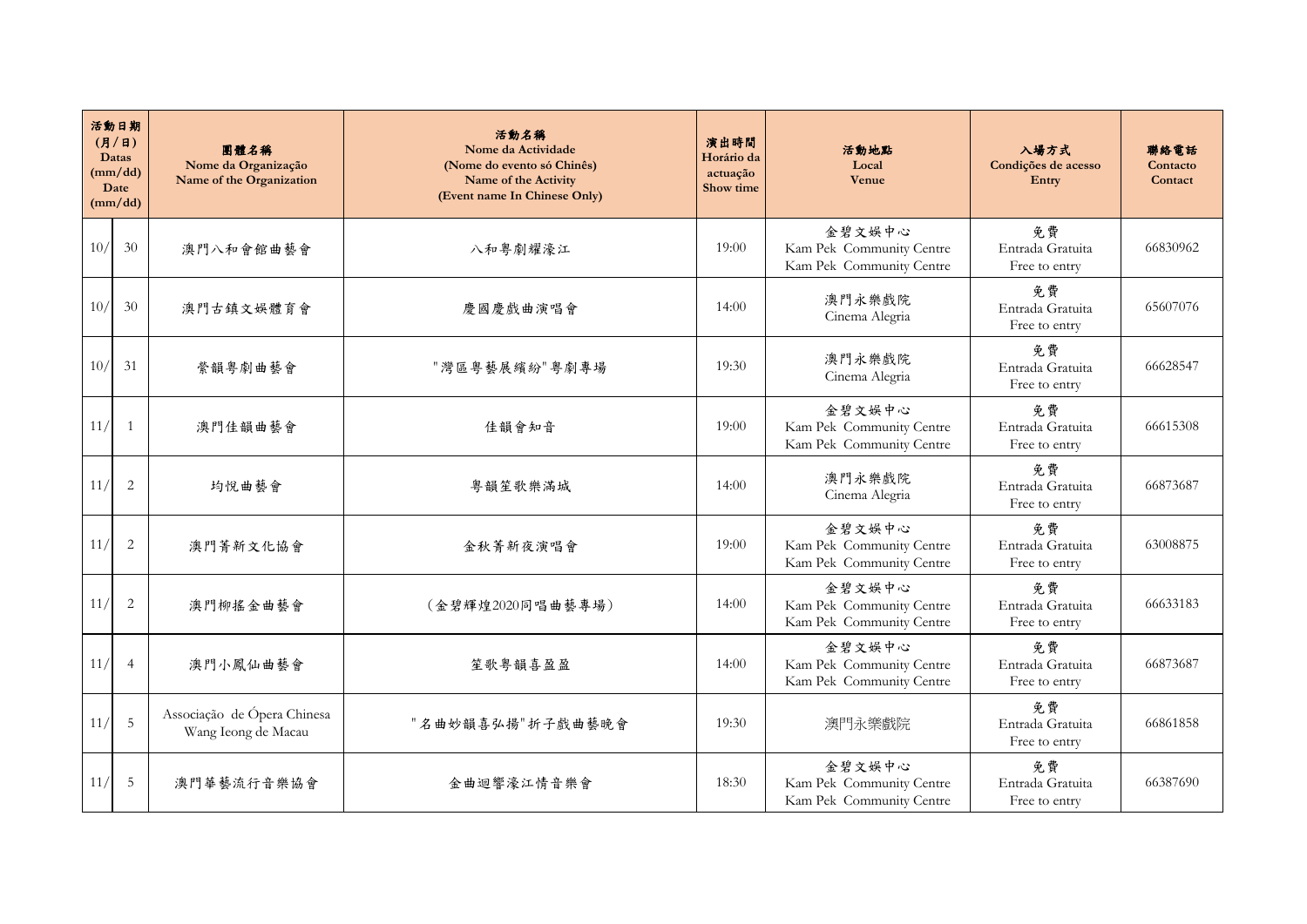|     | 活動日期<br>(JJ/JI)<br>Datas<br>(mm/dd)<br>Date<br>(mm/dd) | 團體名稱<br>Nome da Organização<br>Name of the Organization | 活動名稱<br>Nome da Actividade<br>(Nome do evento só Chinês)<br>Name of the Activity<br>(Event name In Chinese Only) | 演出時間<br>Horário da<br>actuação<br>Show time | 活動地點<br>Local<br>Venue                                         | 入場方式<br>Condições de acesso<br>Entry    | 聯絡電話<br>Contacto<br>Contact |
|-----|--------------------------------------------------------|---------------------------------------------------------|------------------------------------------------------------------------------------------------------------------|---------------------------------------------|----------------------------------------------------------------|-----------------------------------------|-----------------------------|
| 11/ | 6                                                      | 澳門英姿戲劇曲藝會                                               | 澳門英姿匯良朋曲藝折子戲欣賞會                                                                                                  | 14:00                                       | 金碧文娱中心<br>Kam Pek Community Centre<br>Kam Pek Community Centre | 免費<br>Entrada Gratuita<br>Free to entry | 66552168                    |
| 11/ | 6                                                      | 澳門廣華曲藝會                                                 | 妙韻卿歌耀濠江                                                                                                          | 19:00                                       | 金碧文娱中心<br>Kam Pek Community Centre<br>Kam Pek Community Centre | 免費<br>Entrada Gratuita<br>Free to entry | 66615308                    |
| 11/ | 7                                                      | 弦樂笙歌粤劇曲藝會                                               | 弦樂傳情笙歌寄意老友相聚2020                                                                                                 | 14:00                                       | 金碧文娱中心<br>Kam Pek Community Centre<br>Kam Pek Community Centre | 免費<br>Entrada Gratuita<br>Free to entry | 66661815                    |
| 11/ | 7                                                      | 澳門星耀音樂協會                                                | 群星閃耀曲藝歌舞薈                                                                                                        | 19:00                                       | 金碧文娱中心<br>Kam Pek Community Centre<br>Kam Pek Community Centre | 免費<br>Entrada Gratuita<br>Free to entry | 62157562                    |
| 11/ | $\overline{7}$                                         | 澳門心悅軒文化藝術協會                                             | 心悅情軒長劇2020(紫釵記)                                                                                                  | 14:00                                       | 澳門永樂戲院<br>Cinema Alegria                                       | 免費<br>Entrada Gratuita<br>Free to entry | 66818643                    |
| 11/ | 8                                                      | 澳門娛樂之友劇藝會                                               | 劇藝妙韻樂年年                                                                                                          | 19:30                                       | 澳門永樂戲院<br>Cinema Alegria                                       | 免費<br>Entrada Gratuita<br>Free to entry | 66504880                    |
| 11/ | 9                                                      | 聲揚文化協會                                                  | 聲色傳揚演唱會                                                                                                          | 19:00                                       | 金碧文娱中心<br>Kam Pek Community Centre<br>Kam Pek Community Centre | 免費<br>Entrada Gratuita<br>Free to entry | 63008875                    |
| 11/ | 9                                                      | 澳門春蘭曲藝會                                                 | 唐宮恨史                                                                                                             | 19:00                                       | 澳門永樂戲院<br>Cinema Alegria                                       | 免費<br>Entrada Gratuita<br>Free to entry | 66508496                    |
| 11/ | 11                                                     | 澳門花間蝶曲藝會                                                | (2020花間蝶同唱曲藝折子戲晚會)                                                                                               | 19:00                                       | 金碧文娱中心<br>Kam Pek Community Centre<br>Kam Pek Community Centre | 免費<br>Entrada Gratuita<br>Free to entry | 66633183                    |
| 11/ | 12                                                     | 澳門國粹曲藝會                                                 | 一年一度會知音曲藝晚會                                                                                                      | 19:30                                       | 金碧文娱中心<br>Kam Pek Community Centre<br>Kam Pek Community Centre | 免費<br>Entrada Gratuita<br>Free to entry | 66665573                    |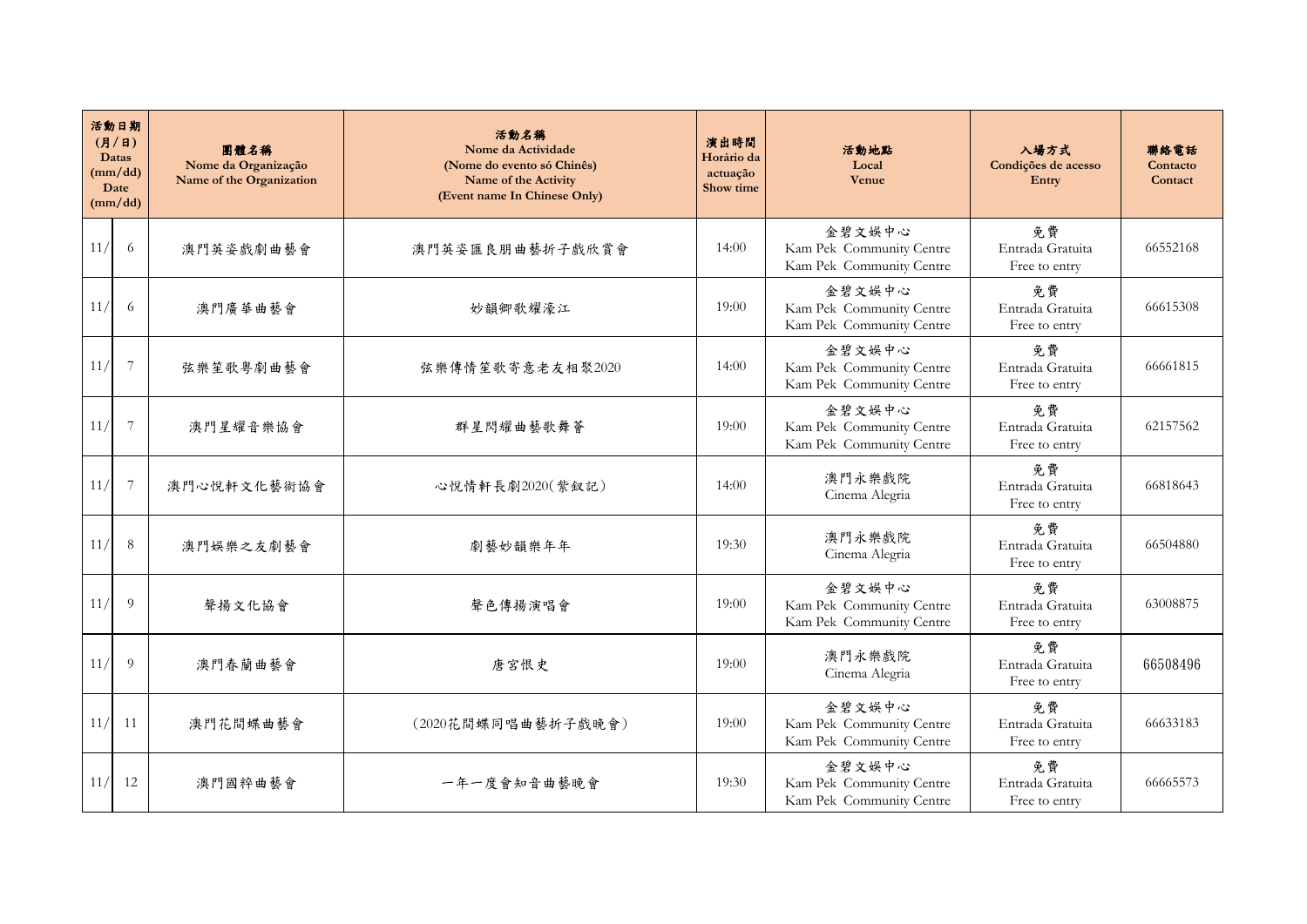| 活動日期<br>$($ 月 $/$ 日)<br>Datas<br>(mm/dd)<br>Date<br>(mm/dd) |    | 團體名稱<br>Nome da Organização<br>Name of the Organization | 活動名稱<br>Nome da Actividade<br>(Nome do evento só Chinês)<br>Name of the Activity<br>(Event name In Chinese Only) | 演出時間<br>Horário da<br>actuação<br>Show time | 活動地點<br>Local<br><b>Venue</b>                                  | 入場方式<br>Condições de acesso<br>Entry    | 聯絡電話<br>Contacto<br>Contact |
|-------------------------------------------------------------|----|---------------------------------------------------------|------------------------------------------------------------------------------------------------------------------|---------------------------------------------|----------------------------------------------------------------|-----------------------------------------|-----------------------------|
| 11/                                                         | 13 | 中華愛國教育慈善會                                               | 中華粤劇耀濠江                                                                                                          | 19:00                                       | 金碧文娱中心<br>Kam Pek Community Centre<br>Kam Pek Community Centre | 免費<br>Entrada Gratuita<br>Free to entry | 66830962                    |
| 11/                                                         | 16 | 澳門亞洲音樂協會                                                | 慶國慶亞洲戲曲演唱會                                                                                                       | 14:00                                       | 澳門永樂戲院<br>Cinema Alegria                                       | 免費<br>Entrada Gratuita<br>Free to entry | 65607076                    |
| 11/                                                         | 17 | 澳門琴弦友誼曲藝會                                               | 慶祝澳門琴弦友誼曲藝會成立3周年曲藝聯歡晚會                                                                                           | 19:00                                       | 金碧文娱中心<br>Kam Pek Community Centre<br>Kam Pek Community Centre | 免費<br>Entrada Gratuita<br>Free to entry | 66504301                    |
| 11/                                                         | 18 | 榮旭國際戲曲藝術協會                                              | 榮旭粤韻戲曲展演                                                                                                         | 14:00                                       | 澳門永樂戲院<br>Cinema Alegria                                       | 免費<br>Entrada Gratuita<br>Free to entry | 65607076                    |
| 11/                                                         | 18 | 大紅大紫曲藝會                                                 | 大紅大紫金曲粤曲賀昇平                                                                                                      | 14:00                                       | 金碧文娱中心<br>Kam Pek Community Centre<br>Kam Pek Community Centre | 免費<br>Entrada Gratuita<br>Free to entry | 66996789                    |
| 11/                                                         | 18 | 澳門人和歌舞情懷文化協進會                                           | 安居樂業歌舞晚會                                                                                                         | 19:00                                       | 金碧文娱中心<br>Kam Pek Community Centre<br>Kam Pek Community Centre | 免費<br>Entrada Gratuita<br>Free to entry | 66873836                    |
| 11/                                                         | 19 | 澳門宣藝藝苑曲藝會                                               | 宣藝粤韻金曲賀昇平                                                                                                        | 14:00                                       | 金碧文娱中心<br>Kam Pek Community Centre<br>Kam Pek Community Centre | 免費<br>Entrada Gratuita<br>Free to entry | 66996789                    |
| 11/                                                         | 19 | 藝峰戲曲協會                                                  | 藝峰粤韻戲曲展演                                                                                                         | 14:00                                       | 澳門永樂戲院<br>Cinema Alegria                                       | 免費<br>Entrada Gratuita<br>Free to entry | 65607076                    |
| 11/                                                         | 20 | 澳門知音樂苑                                                  | 知音樂苑情牽歡聚敬老曲藝晚會                                                                                                   | 14:00                                       | 金碧文娱中心<br>Kam Pek Community Centre<br>Kam Pek Community Centre | 免費<br>Entrada Gratuita<br>Free to entry | 66808846                    |
| 11/                                                         | 21 | 澳門千色樂社                                                  | 千回唱演不厭音色藝齊獻您2020                                                                                                 | 14:00                                       | 金碧文娱中心<br>Kam Pek Community Centre<br>Kam Pek Community Centre | 免費<br>Entrada Gratuita<br>Free to entry | 66841568                    |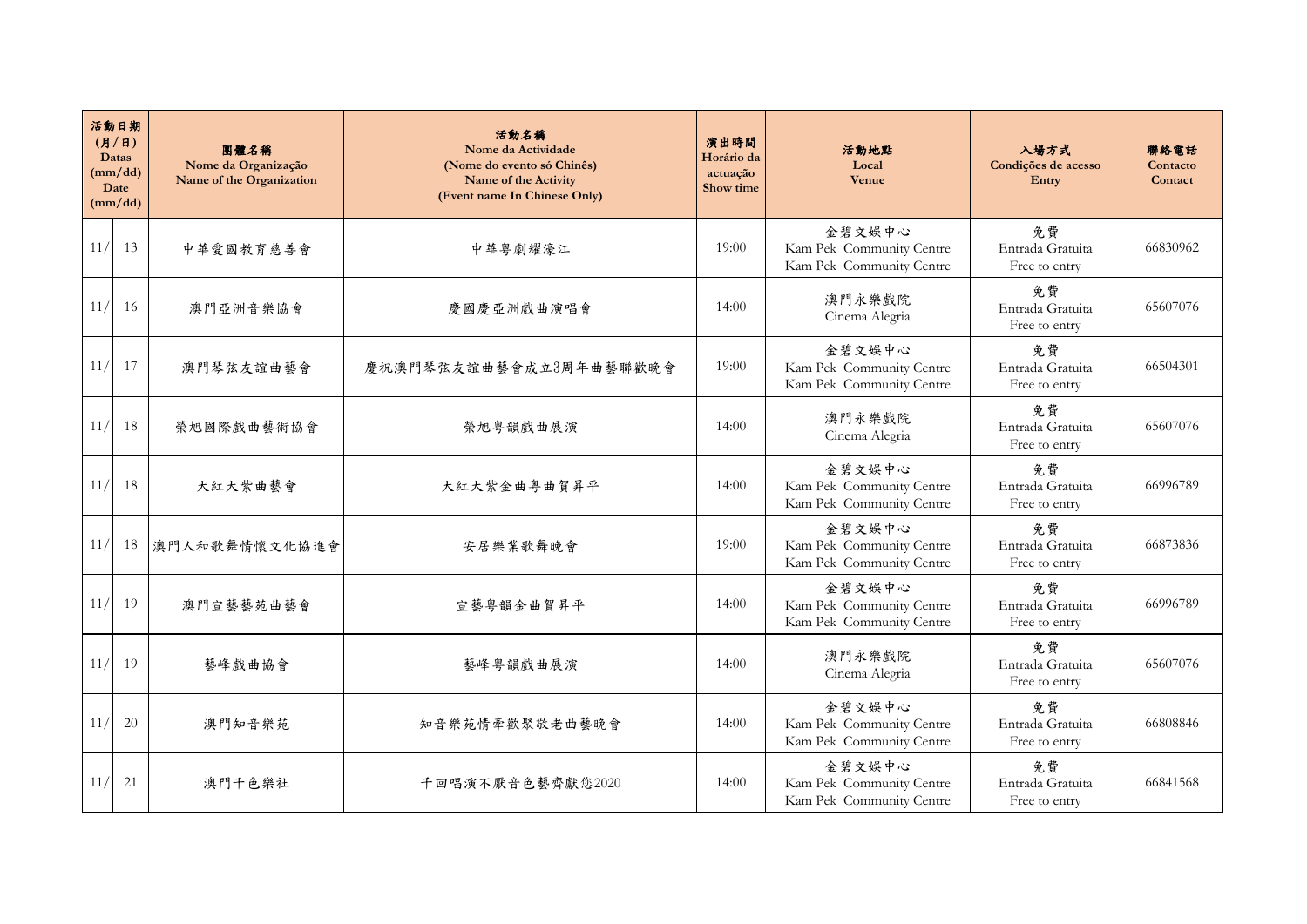|     | 活動日期<br>(JJ/JI)<br>Datas<br>(mm/dd)<br>Date<br>(mm/dd) | 團體名稱<br>Nome da Organização<br>Name of the Organization | 活動名稱<br>Nome da Actividade<br>(Nome do evento só Chinês)<br>Name of the Activity<br>(Event name In Chinese Only) | 演出時間<br>Horário da<br>actuação<br>Show time | 活動地點<br>Local<br>Venue                                         | 入場方式<br>Condições de acesso<br>Entry    | 聯絡電話<br>Contacto<br>Contact |
|-----|--------------------------------------------------------|---------------------------------------------------------|------------------------------------------------------------------------------------------------------------------|---------------------------------------------|----------------------------------------------------------------|-----------------------------------------|-----------------------------|
| 11/ | 21                                                     | 澳門麗聲曲藝會                                                 | 麗聲粵劇會知音                                                                                                          | 19:00                                       | 金碧文娱中心<br>Kam Pek Community Centre<br>Kam Pek Community Centre | 免費<br>Entrada Gratuita<br>Free to entry | 66830962                    |
| 11/ | 22                                                     | 澳門怡情雅敍粤劇社                                               | 怡情粤劇齊齊玩                                                                                                          | 14:00                                       | 瘋堂10號創意園<br>10 Fantasia                                        | 免費<br>Entrada Gratuita<br>Free to entry | 66803241                    |
| 11/ | 22                                                     | 澳門65曲藝社                                                 | 知己良朋名曲會知音粤曲折子戲                                                                                                   | 14:00                                       | 金碧文娱中心<br>Kam Pek Community Centre<br>Kam Pek Community Centre | 免費<br>Entrada Gratuita<br>Free to entry | 63283749                    |
| 11/ | 22                                                     | 澳門福昇藝苑曲藝會                                               | 福昇賀回歸懷舊金曲粤曲演唱晚會                                                                                                  | 19:00                                       | 金碧文娱中心<br>Kam Pek Community Centre<br>Kam Pek Community Centre | 免費<br>Entrada Gratuita<br>Free to entry | 66360367                    |
| 11/ | 23                                                     | 澳門樂洋洋曲藝會                                                | 戲劇名曲齊欣賞                                                                                                          | 14:00                                       | 澳門永樂戲院<br>Cinema Alegria                                       | 免費<br>Entrada Gratuita<br>Free to entry | 66873687                    |
| 11/ | 24                                                     | 山明水秀音樂會                                                 | 大約在冬季演唱會                                                                                                         | 19:00                                       | 金碧文娱中心<br>Kam Pek Community Centre<br>Kam Pek Community Centre | 免費<br>Entrada Gratuita<br>Free to entry | 66869906                    |
| 11/ | 25                                                     | Associação de Música e Ópera de<br>Macau                | 《曲協妙韻慶回歸》曲藝折子戲晚會                                                                                                 | 15:00                                       | 澳門永樂戲院<br>Cinema Alegria                                       | 免費<br>Entrada Gratuita<br>Free to entry | 66505170                    |
| 11/ | 26                                                     | 澳門勝健曲藝會                                                 | 勝健粤韻曲藝折子戲會知音                                                                                                     | 19:30                                       | 澳門永樂戲院<br>Cinema Alegria                                       | 免費<br>Entrada Gratuita<br>Free to entry | 66678335                    |
| 11/ | 27                                                     | 提柯曲藝會                                                   | "絲竹妙韻樂頤年"慶回歸曲藝晚會                                                                                                 | 19:30                                       | 澳門永樂戲院<br>Cinema Alegria                                       | 免費<br>Entrada Gratuita<br>Free to entry | 28319299                    |
| 11/ | 27                                                     | (但願人長久)歌舞藝術研習協<br>會                                     | 千里共嬋娟                                                                                                            | 14:00                                       | 金碧文娱中心<br>Kam Pek Community Centre<br>Kam Pek Community Centre | 免費<br>Entrada Gratuita<br>Free to entry | 66873836                    |